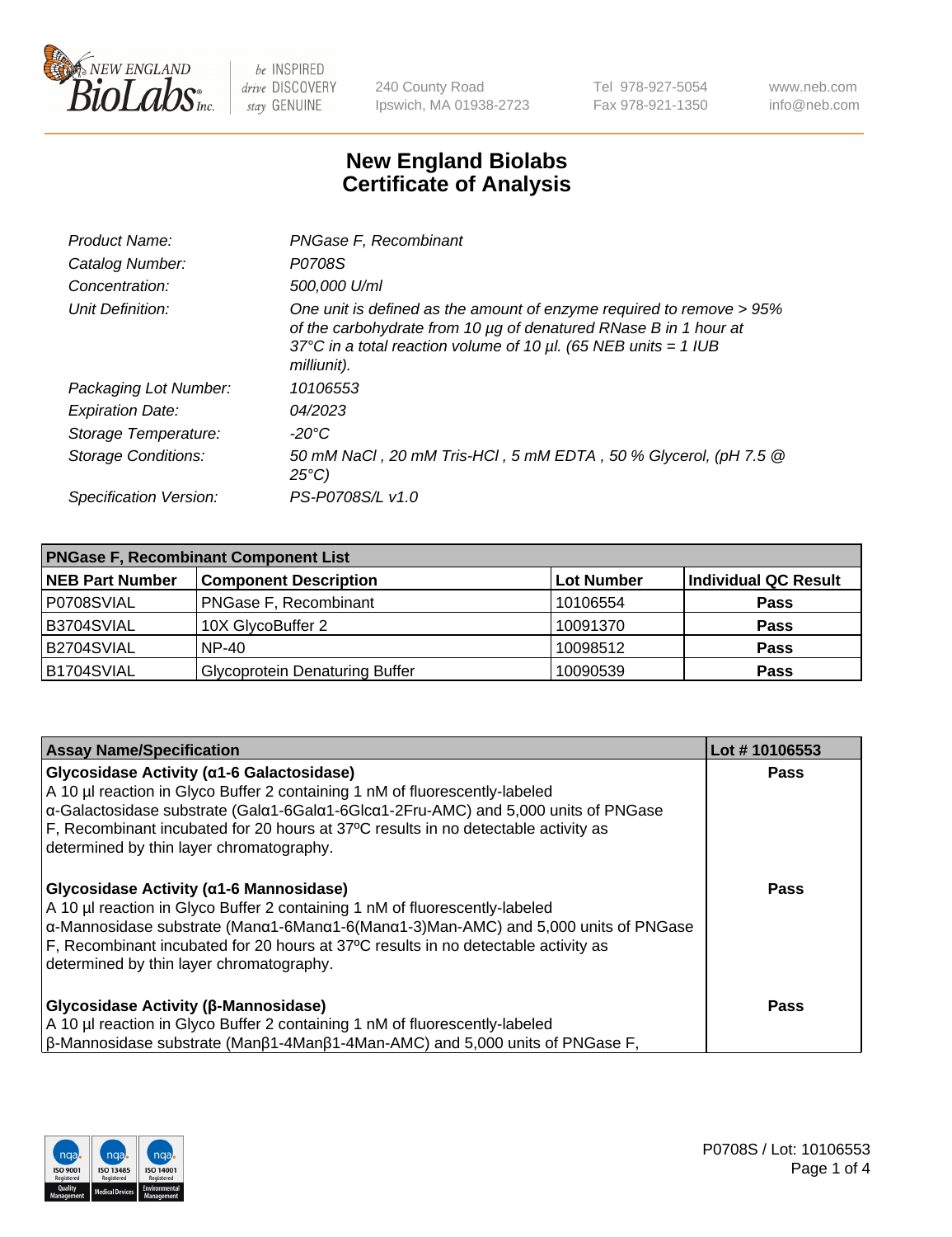

240 County Road Ipswich, MA 01938-2723 Tel 978-927-5054 Fax 978-921-1350

www.neb.com info@neb.com

| <b>Assay Name/Specification</b>                                                                                                                                                                                                                                                                                                                                                            | Lot #10106553 |
|--------------------------------------------------------------------------------------------------------------------------------------------------------------------------------------------------------------------------------------------------------------------------------------------------------------------------------------------------------------------------------------------|---------------|
| Recombinant incubated for 20 hours at 37°C results in no detectable activity as<br>determined by thin layer chromatography.                                                                                                                                                                                                                                                                |               |
| Glycosidase Activity (β-N-Acetylgalactosaminidase)<br>A 10 µl reaction in Glyco Buffer 2 containing 1 nM of fluorescently-labeled<br>β-N-Acetylgalactosaminidase substrate (GalNAcβ1-4Galβ1-4Glc-AMC) and 5,000 units of<br>PNGase F, Recombinant incubated for 20 hours at 37°C results in no detectable<br>activity as determined by thin layer chromatography.                          | Pass          |
| Glycosidase Activity (β-N-Acetylglucosaminidase)<br>A 10 µl reaction in Glyco Buffer 2 containing 1 nM of fluorescently-labeled<br>$\beta$ -N-Acetylglucosaminidase substrate (GlcNAc $\beta$ 1-4GlcNAc $\beta$ 1-4GlcNAc-AMC) and 5,000 units<br>of PNGase F, Recombinant incubated for 20 hours at 37°C results in no detectable<br>activity as determined by thin layer chromatography. | Pass          |
| Glycosidase Activity (β-Xylosidase)<br>A 10 µl reaction in Glyco Buffer 2 containing 1 nM of fluorescently-labeled<br>β-Xylosidase substrate (Xylβ1-4Xylβ1-4Xylβ1-4Xyl-AMC) and 5,000 units of PNGase F,<br>Recombinant incubated for 20 hours at 37°C results in no detectable activity as<br>determined by thin layer chromatography.                                                    | Pass          |
| Glycosidase Activity (β1-3 Galactosidase)<br>A 10 µl reaction in Glyco Buffer 2 containing 1 nM of fluorescently-labeled<br>$\beta$ -Galactosidase substrate (Gal $\beta$ 1-3GlcNAc $\beta$ 1-4Gal $\beta$ 1-4Glc-AMC) and 5,000 units of<br>PNGase F, Recombinant incubated for 20 hours at 37°C results in no detectable<br>activity as determined by thin layer chromatography.         | <b>Pass</b>   |
| Glycosidase Activity (β1-4 Galactosidase)<br>A 10 µl reaction in Glyco Buffer 2 containing 1 nM of fluorescently-labeled<br>$\beta$ -Galactosidase substrate (Gal $\beta$ 1-4GlcNAc $\beta$ 1-3Gal $\beta$ 1-4Glc -AMC) and 5,000 units of<br>PNGase F, Recombinant incubated for 20 hours at 37°C results in no detectable<br>activity as determined by thin layer chromatography.        | <b>Pass</b>   |
| <b>Protease Activity (SDS-PAGE)</b><br>A 20 µl reaction in 1X Glyco Buffer 2 containing 24 µg of a standard mixture of<br>proteins and a minimum of 10,000 units of PNGase F, Recombinant incubated for 20<br>hours at 37°C, results in no detectable degradation of the protein mixture as<br>determined by SDS-PAGE with Coomassie Blue detection.                                       | Pass          |
| <b>Protein Purity Assay (SDS-PAGE)</b><br>PNGase F, Recombinant is ≥ 95% pure as determined by SDS-PAGE analysis using<br>Coomassie Blue detection.                                                                                                                                                                                                                                        | Pass          |

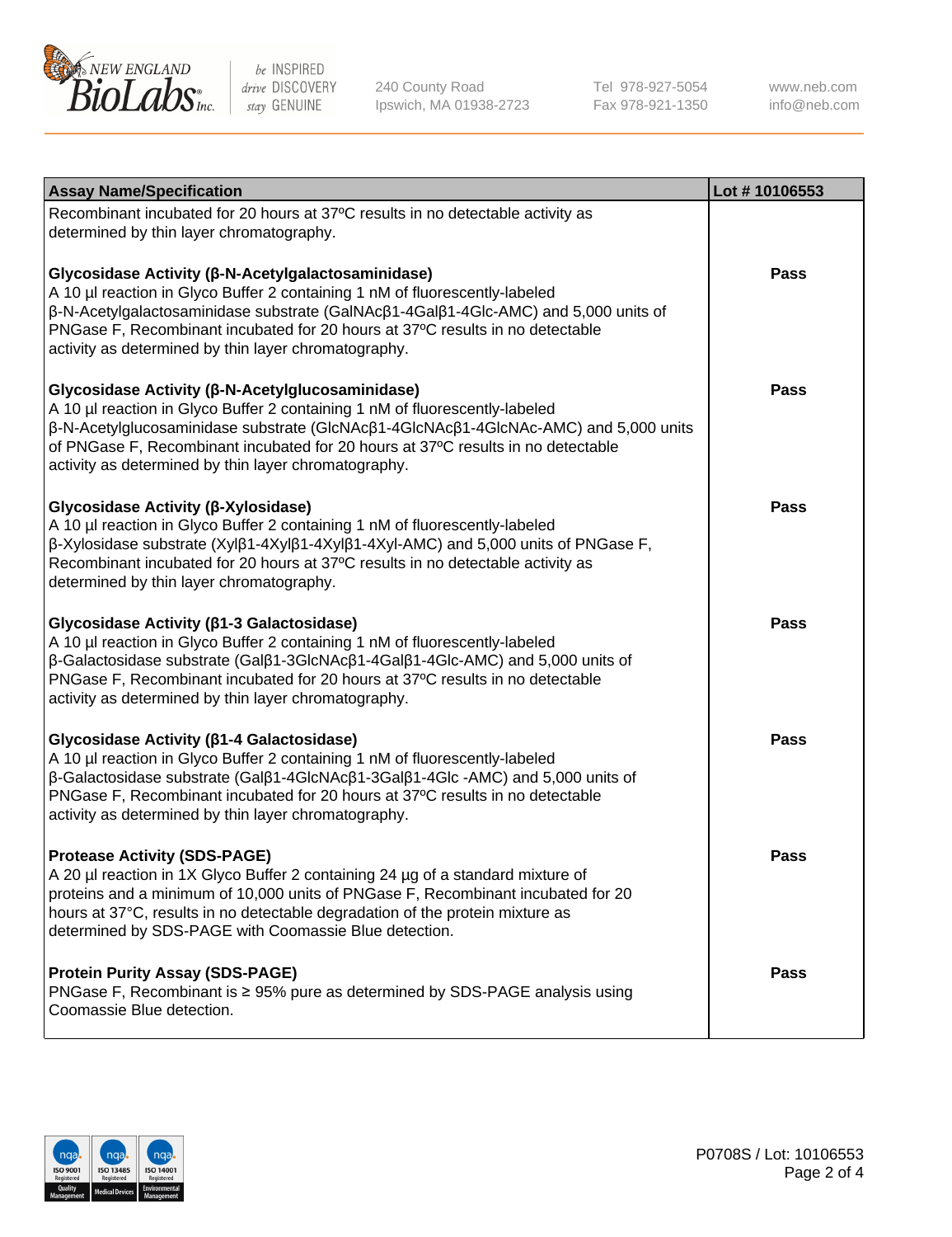

240 County Road Ipswich, MA 01938-2723 Tel 978-927-5054 Fax 978-921-1350 www.neb.com info@neb.com

| <b>Assay Name/Specification</b>                                                                                                                                                                                                                                                                                                                                            | Lot #10106553 |
|----------------------------------------------------------------------------------------------------------------------------------------------------------------------------------------------------------------------------------------------------------------------------------------------------------------------------------------------------------------------------|---------------|
| Glycosidase Activity (Endo F1, F2, H)<br>A 10 µl reaction in Glyco Buffer 2 containing 1 nM of fluorescently-labeled Endo F1,<br>F2, H substrate (Dansylated invertase high mannose) and 5,000 units of PNGase F,<br>Recombinant incubated for 20 hours at 37°C results in no detectable activity as<br>determined by thin layer chromatography.                           | Pass          |
| <b>Glycosidase Activity (Endo F2, F3)</b><br>A 10 µl reaction in Glyco Buffer 2 containing 1 nM of fluorescently-labeled Endo F2,<br>F3 substrate (Dansylated fibrinogen biantennary) and 5,000 units of PNGase F,<br>Recombinant incubated for 20 hours at 37°C results in no detectable activity as<br>determined by thin layer chromatography.                          | <b>Pass</b>   |
| Glycosidase Activity (α-Glucosidase)<br>A 10 µl reaction in Glyco Buffer 2 containing 1 nM of fluorescently-labeled<br>α-Glucosidase substrate (Glcα1-6Glcα1-4Glc-AMC) and 5,000 units of PNGase F,<br>Recombinant incubated for 20 hours at 37°C results in no detectable activity as<br>determined by thin layer chromatography.                                         | Pass          |
| Glycosidase Activity (α-N-Acetylgalactosaminidase)<br>A 10 µl reaction in Glyco Buffer 2 containing 1 nM of fluorescently-labeled<br>α-N-Acetylgalactosaminidase substrate (GalNAcα1-3(Fucα1-2)Galβ1-4Glc-AMC) and 5,000<br>units of PNGase F, Recombinant incubated for 20 hours at 37°C results in no<br>detectable activity as determined by thin layer chromatography. | Pass          |
| Glycosidase Activity (α-Neuraminidase)<br>A 10 µl reaction in Glyco Buffer 2 containing 1 nM of fluorescently-labeled<br>α-Neuraminidase substrate (Neu5Acα2-3Galβ1-3GlcNAcβ1-3Galβ1-4Glc-AMC) and 5,000<br>units of PNGase F, Recombinant incubated for 20 hours at 37°C results in no<br>detectable activity as determined by thin layer chromatography.                 | <b>Pass</b>   |
| Glycosidase Activity (α1-2 Fucosidase)<br>A 10 µl reaction in Glyco Buffer 2 containing 1 nM of fluorescently-labeled<br>α-Fucosidase substrate (Fucα1-2Galβ1-4Glc-AMC) and 5,000 units of PNGase F,<br>Recombinant incubated for 20 hours at 37°C results in no detectable activity as<br>determined by thin layer chromatography.                                        | <b>Pass</b>   |
| Glycosidase Activity (α1-3 Fucosidase)<br>A 10 µl reaction in Glyco Buffer 2 containing 1 nM of fluorescently-labeled<br>α-Fucosidase substrate (Fucα1-3Galβ1-4GlcNAcβ1-3Galβ1-4Glc-AMC) and 5,000 units of<br>PNGase F, Recombinant incubated for 20 hours at 37°C results in no detectable<br>activity as determined by thin layer chromatography.                       | Pass          |
| Glycosidase Activity (a1-3 Galactosidase)                                                                                                                                                                                                                                                                                                                                  | Pass          |